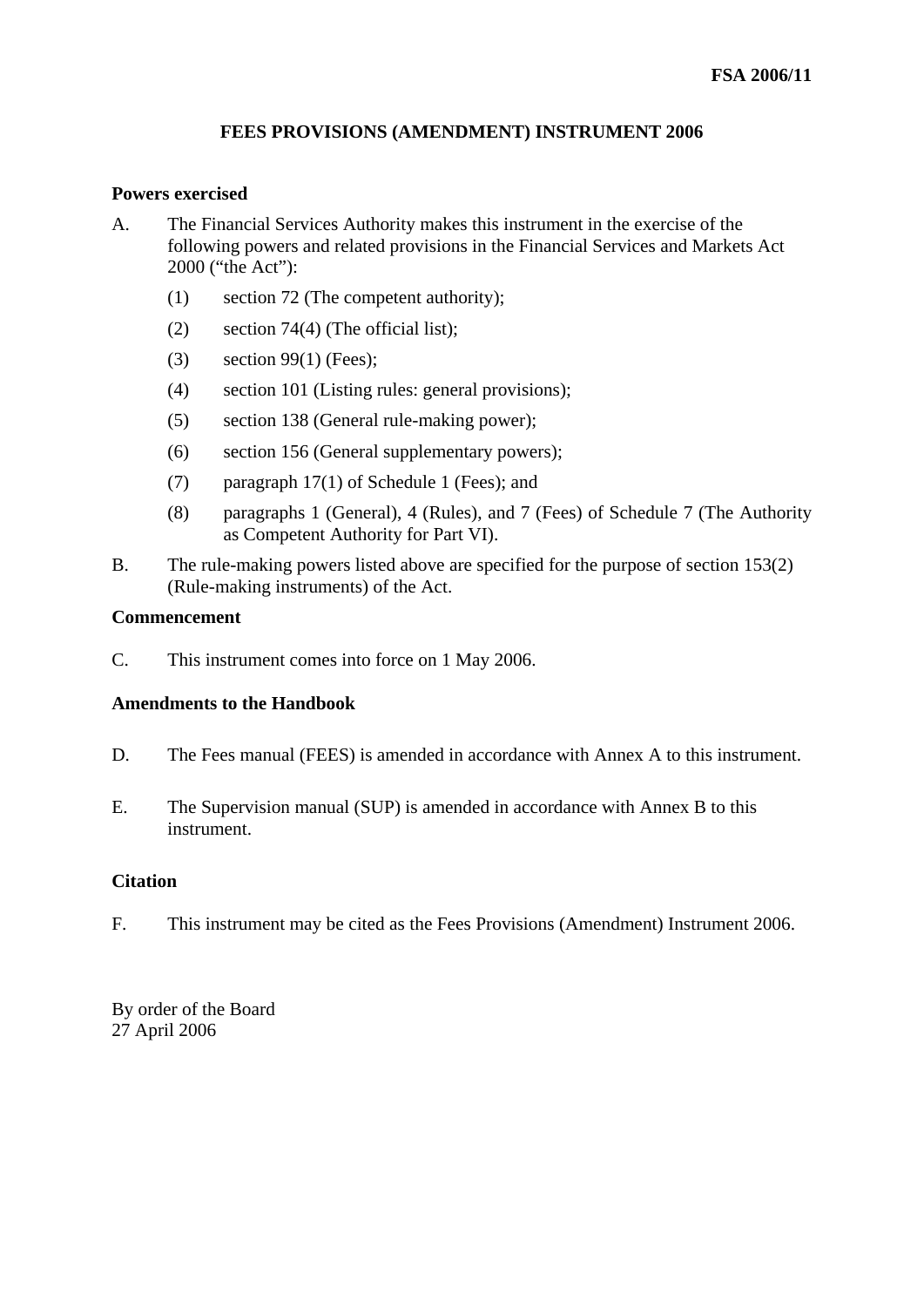## **Annex A**

# **Amendments to the Fees manual**

In this Annex, underlining indicates new text and striking through indicates deleted text.

### FEES 3 Annex 4R

Application and tranche fees in relation to listing rules

Part 1

| Fee type                       | Fee amount |
|--------------------------------|------------|
| <b>Application Fees</b>        |            |
| Application for <i>listing</i> | £ $200225$ |
| $\cdots$                       |            |

## Part 2

| Application Fees for the period 1 July 2005 to 31 March 2006 |  |  |
|--------------------------------------------------------------|--|--|
| $\cdots$                                                     |  |  |

## FEES 3 Annex 5R

Part 1

…

Transaction vetting fees for the period 1 July 2005 to 31 March 2006

Part 2

Fees for the period 1 July 2005 to 31 March 2006